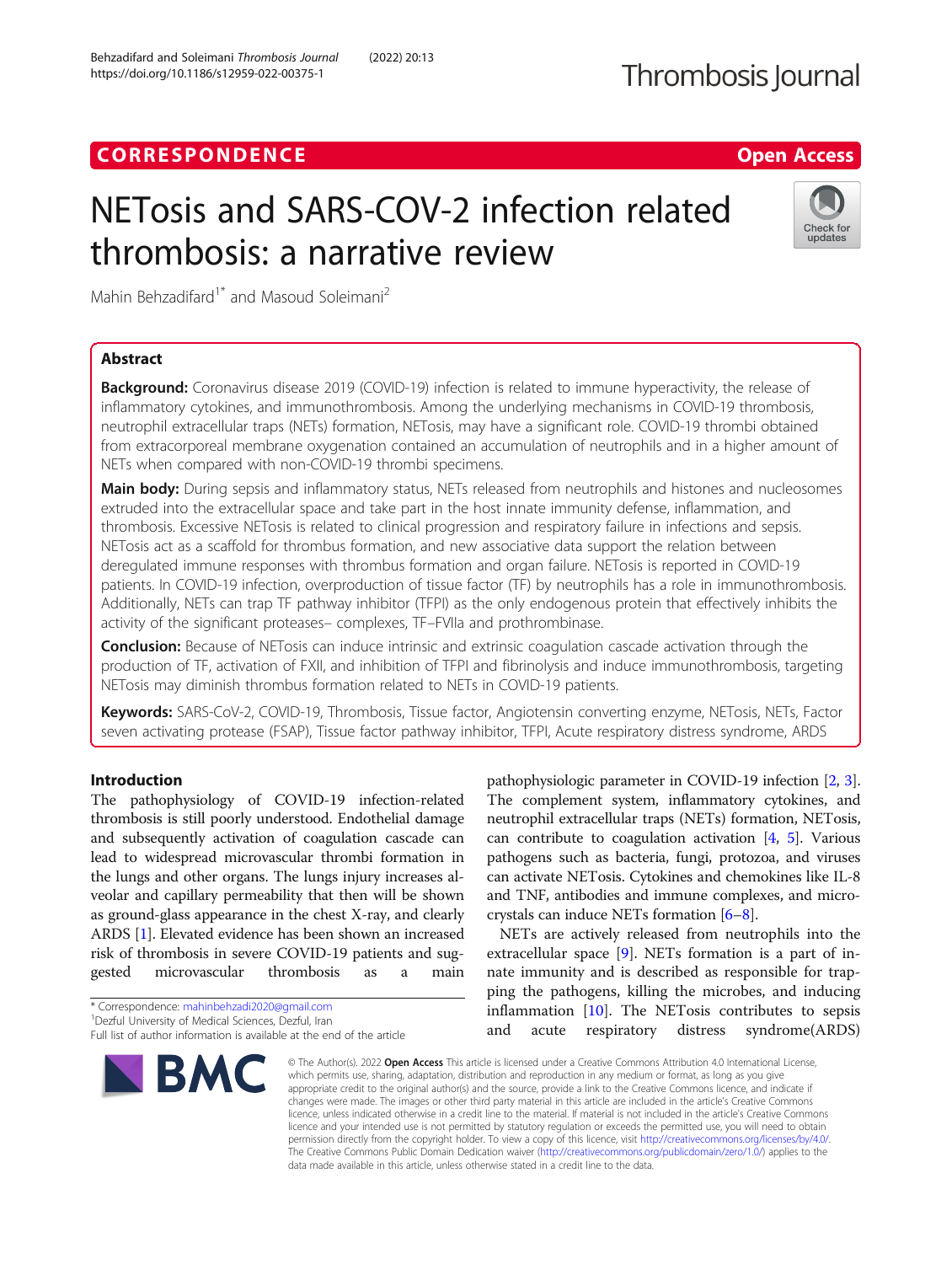pathogenesis and causes vascular tissue damage, thrombosis, multiorgan failure, and death [\[11](#page-4-0), [12\]](#page-4-0). Increased NETs formation correlates with COVID-19 related ARDS and is a potential biomarker for the disease severity [[13](#page-4-0), [14](#page-4-0)]. SARS-COV-2 may directly infect monocytes/ macrophages and induce tissue factor (TF) expression/release from these cells that may play a critical role in developing COVID-19 coagulopathy [\[15](#page-4-0)]. NETs used several pathways that support fibrin formation and enhance platelets activation and thrombosis. NETs can stimulate thrombosis in a platelet-dependent manner by adhesion and activation of platelets and binding the cells to von Willebrand factor (VWF) and fibrinogen or directly by coagulation cascade activation [[16\]](#page-4-0). Neutrophils and platelets release microparticles that contain TF that NETs can trap. TF has been detected in NETs inside venous thrombi in vivo as a factor of induce thrombosis [[17,](#page-4-0) [18](#page-4-0)]. NETs are involved in fibrinolysis inhibition by tissue plasminogen activator (tPA) inhibition [[19\]](#page-4-0). Additionally NETs promote intrinsic coagulation cascade by activation of FXII by nucleic acids and phosphates and increase fibrin formation. NETs induce tissue factor pathway inhibitor (TFPI) degradation as the main source of extrinsic pathway inhibitor and increase the chance of blood coagulation [[20\]](#page-4-0).

# **NETosis**

NETosis/ETosis described as a form of necrosis that is associated with neutrophils (NETosis) and other granulocytes or macrophages (ETosis). In sepsis, after neutrophil stimulation with IL-8, lipopolysaccharide (LPS), TNF-α, and complement the decondensed chromatin networks or NETs are released by neutrophils [\[6](#page-3-0)–[8\]](#page-3-0). Additionally, TLR2/4 and complement

are responsible for initiating NETs formation and associated with dysregulated innate immune response and subsequent tissue injury and organ dysfunction [\[21\]](#page-4-0).

In the NETosis process, neutrophil granules contents translocate to the nucleus, decondense the chromatin, and induce a neutrophil extracellular trap (NETs). In NETosis, the internal, granular, and nuclear membranes are broken down and the cell content extruded to the extracellular space, but cytoplasmic membrane integrity is maintained [[22](#page-4-0)]. NETs contain decondensed chromatin, histones, and proteolytic peptides such as myeloperoxidase (MPO), neutrophil elastase (NE), high mobility group protein B1 (HMGB1), matrix metalloproteinases (MMPs), proteinase 3 (PR3), and cathepsins that trap, immobilize, and kill microorganisms and activate other immune cells. Additionally, Peptidyl arginine deaminase 4 (PAD4) is transferred from the cytoplasm into the nucleus to catalyze citrullination of histones, leading to decondensation of chromatin. Viral infections stimulate NETs formation (Fig. 1). Virusinduced NETs can lead to hyperactivation of immune system response and produce cytokines, chemokines, im-mune complexes, and inflammation [[22](#page-4-0)–[25](#page-4-0)].

In vivo, plasma DNases degrade NETs and are subsequently cleared by macrophages [\[26,](#page-4-0) [27](#page-4-0)]. The NETs clearance importance is demonstrated in deficient DNase 1 and DNase 3 mice models. After a few days of inducing neutrophil activation, vessel occlusion occurred due to a large number of NETs, leading to death in the models.

### NETosis and intrinsic and extrinsic coagulation cascade

The coagulation cascade can be activated via extrinsic or intrinsic pathways. The extrinsic pathway is started by tissue factor (TF), which is normally expressed as a

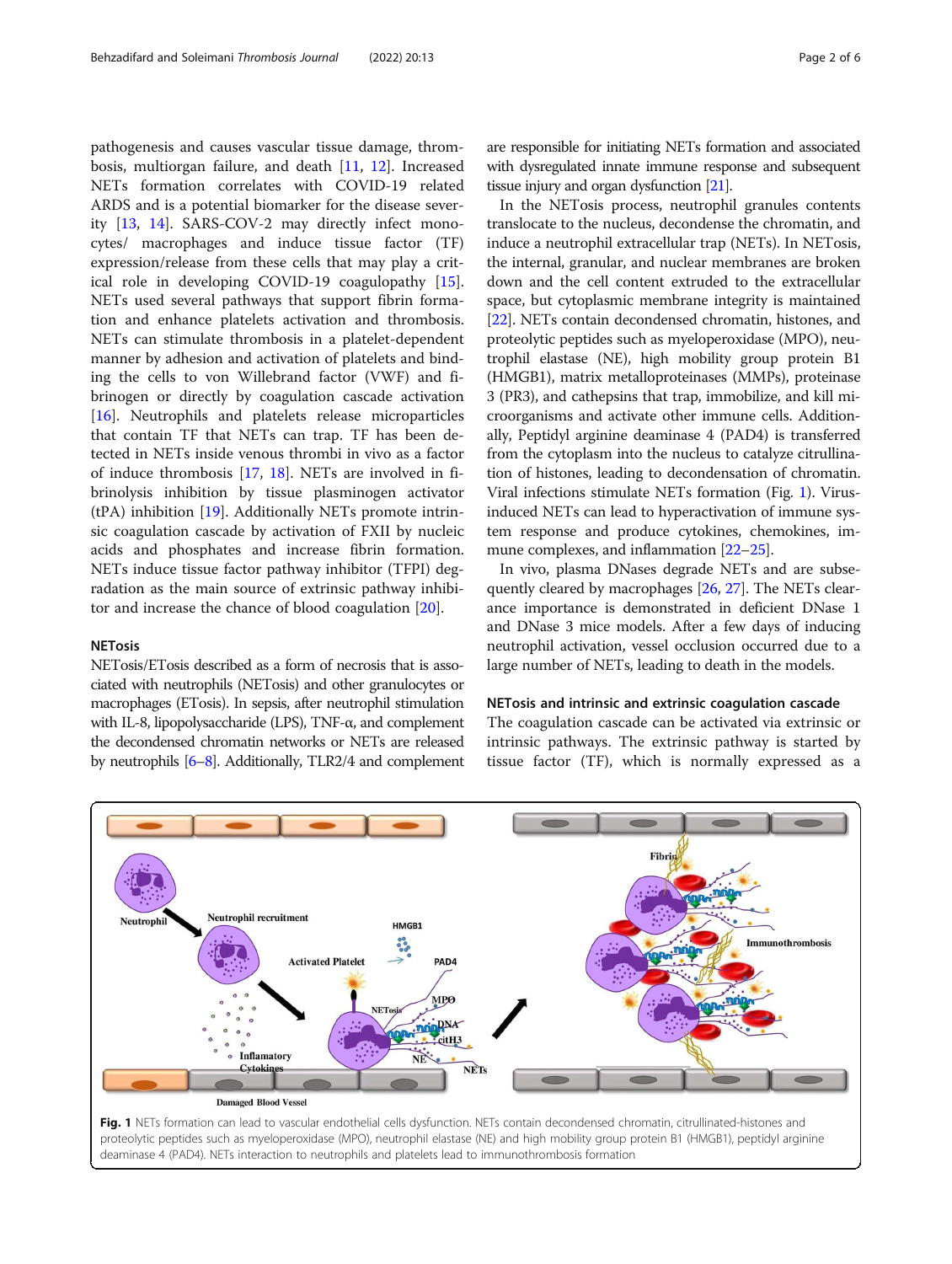transmembrane protein in cells that are not directly in contact with the blood flow. When a blood vessel is damaged, TF is exposed to the blood and attaches to factor VII that is presented in blood and starts a common coagulation pathway. Activation of factor FXII initiates the intrinsic pathway upon binding to negatively charged surfaces, such as collagen and phospholipid. Subsequently, cleavage of FXI and FIX can use active FX and lead to fibrin formation [\[28\]](#page-4-0).

Plasmin degraded fibrin is the important regulator preventing clot formation and thrombosis. Fibrin clots like NETs can capture bacteria and prevent their invasion. In contrast to fibrin clots, NETs contain antimicrobial proteins that enable them to prevent the pathogens from spreading and kill them [\[9](#page-3-0), [29](#page-4-0)]. In an experiment in which whole blood was contained NETs, platelets recruited to NETs [[10](#page-4-0)]. The platelets recruitment may be due to binding to C3b deposits on NETs because platelets express complement receptor 1(CR1) on their membrane and or mediated by histones [[10](#page-4-0), [30,](#page-4-0) [31](#page-4-0)]. NETs might lead to platelet aggregation as an essential step in clots formation. NETs contain histones, especially the type of H4 can activate platelets. Subsequently, the activated platelets releaseHMGB1that stimulate NETosis in a positive feedback loop. Additionally, histones stimulate platelets to secrete polyP from  $\alpha$ -granules that activate FXII and blood coagulation's intrinsic pathway [[32](#page-4-0), [33](#page-4-0)]. Decorated NETs with platelets may be suitable scaffolds for thrombus formation. In this regard, experiments on NETs in mice treated with DNase showed the formation of smaller thrombi [[34,](#page-4-0) [35\]](#page-4-0). The exact mechanism of coagulation activation by NETs remains unknown, and the separate components of NETs, including DNA and histones, have been demonstrated to induce thrombin formation [\[32\]](#page-4-0). Experiments demonstrated that neutrophils treated with cytokines can upregulate TF mRNA and release TF on their NETs, resulting in thrombin formation [[36\]](#page-4-0). However, TF exposure on NETs apparently depends on the type of stimulation used to induce NETosis. Consequently, not all experiments have been shown NETs could produce TF and initiate coagulation [\[9](#page-3-0)]. NETs can directly activate intrinsic coagulation cascade because NETs have negative charges and could bind and activate FXII and induce thrombin generation [[37\]](#page-4-0). In this regard, an in vitro study showed that inhibition of FXII or FXI in NETs reduced thrombin formation [\[38](#page-4-0)]. So that NETs can start the initiation of coagulation via either intrinsic or extrinsic pathways $[9]$  $[9]$ . NE and, to a minor extent, cathepsin G as the NET-associated protein may contribute to fibrin formation on NETs because they could degrade TFPI. TFPI is the major extrinsic coagulation pathway inhibitor that recruited through nucleosome into the site of injury. [[39\]](#page-4-0) The fibrin clots mixed with NETs have more resistant to fibrinolysis by

plasmin that might be a critical point in NETs related thrombosis. [[40\]](#page-4-0).

#### NETosis and immune complexes

A major responsible factor to immunothrombosis development, a feature observed in COVID-19 infection that induces ARDS and disease severity, is NETs formation. A well-known mechanism for NETs formation is stimulation of the FcγRIIA and downstream SYK signaling pathway [[41\]](#page-4-0). Immune complexes are the primary mediators of FcγRIIA signaling and NETosis. COVID-19 patients with robust antibody responses have been associated with poor clinical outcomes that raise the possibility of the contribution of immune complexes in NETs formation [[42](#page-4-0), [43](#page-4-0)]. Additionally, endogenous stimuli such as inflammatory cytokines, damage-associated molecular patterns (DAMPs), and pathogen-associated molecular patterns (PAMPs) could stimulate the release of NETs and the contribution of their role in COVID-19 infection remains to be clarified [\[44](#page-4-0)].

# NETosis and Factor Seven Activating Protease (FSAP) activation

Hyaluronan-binding protein 2 or factor VII activating protease is a serine protease produced by the liver, kidney, and pancreas. It is present in the circulation in the form of zymogen (pro-FSAP). It is known to activate coagulation factor-VII independent tissue factor and urokinase single-chain plasminogen activator[[45,](#page-4-0) [46](#page-4-0)]. Several in vitro and patient-based studies have been shown a link between the levels of FSAP, inflammation, and disease. FSAP level is elevated in lung endothelial cells of acute lung injury induced by lipopolysaccharide and in the lungs of patients with acute respiratory distress syndrome [[47](#page-4-0)–[49](#page-4-0)]. In pathologic situations like acute coronary disease, ischemic stroke, and symptomatic carotid stenosis, FSAP levels increased. In addition, FSAP can activate inflammation pathways in nonimmune cells like smooth muscle and endothelial cells and myeloid cells through NF-kB mediated proinflammatory cytokine production [\[50](#page-4-0)–[52\]](#page-4-0). Elevated FSAP levels may indicate systemic inflammation that increases the risk of thrombosis in the COVID-19 patients.

### NETs and antiphospholipid antibodies

NETs and their associated components are known to stimulate thrombosis because intravascular NETosis can initiate thrombotic events in arteries, veins, and especially microvasculature and has a critical role in thrombosis formation in COVID-19 [\[53\]](#page-4-0). Antiphospholipid antibodies (aPLs) are known as one of the mechanisms of thrombosis through NETs formation. APLs promote NETs release in a manner dependent on Reactive oxygen species (ROS) and TLR4 [\[54](#page-4-0)]. NETs are essential in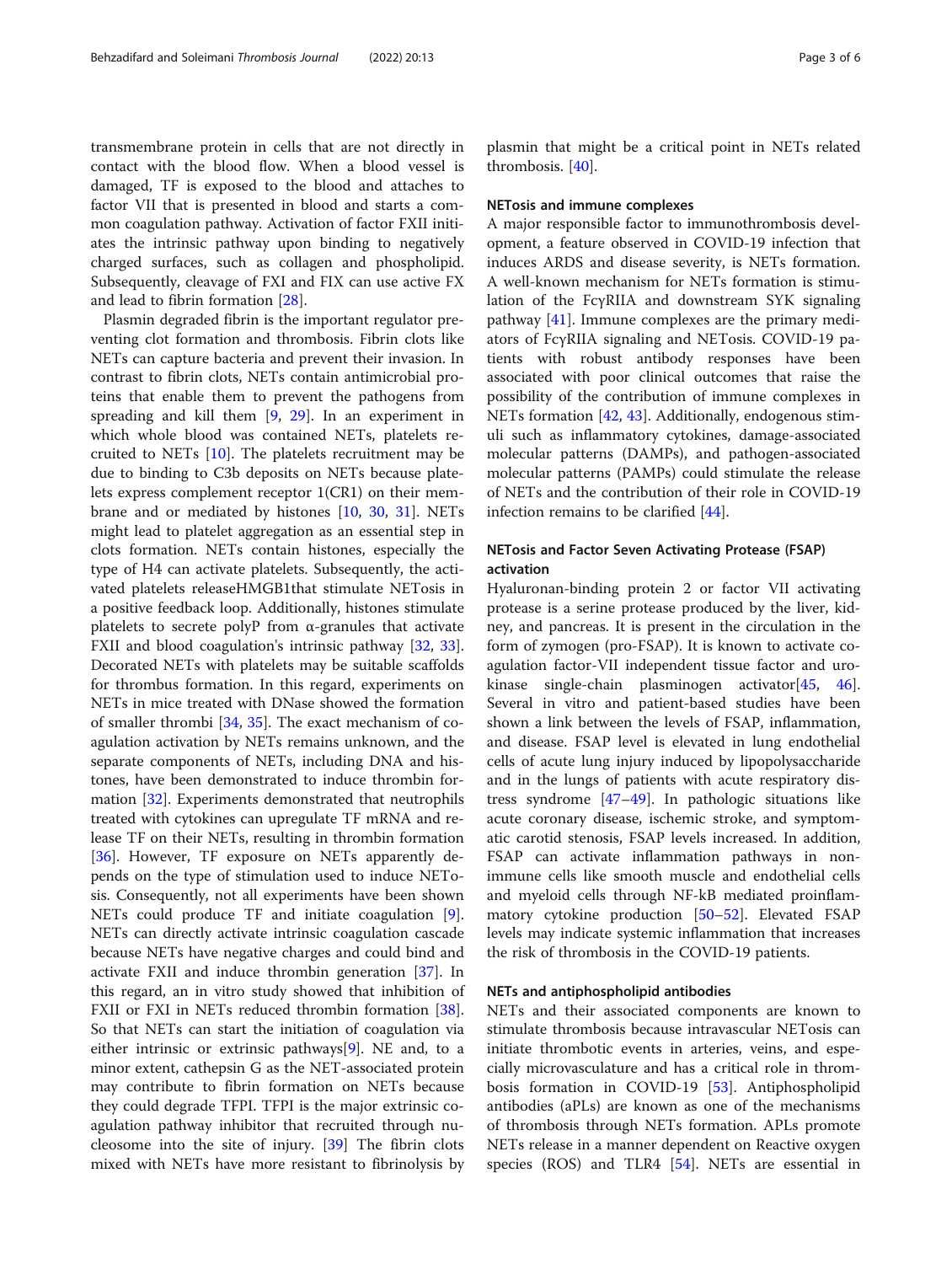<span id="page-3-0"></span>antiphospholipid syndrome (APS) because in APS, neutrophils are prone to spontaneous release of NETs. NETs are an essential activator of the coagulation cascade in APS [\[55](#page-4-0)]. NETs in APS are the main source of tissue factors (TFs), platelet activation, and aggregation and play a vital role in forming atherosclerosis and arterial thrombosis. In APS, neutrophils seem to have a greater adhesion potential, enhancing neutrophilendothelium interaction and NETs diffusion [[56](#page-4-0)]. Thus, neutrophils and NETosis are directly or indirectly involved in APS pathogenesis [[57\]](#page-5-0). Many studies have reported low/moderate aPL titers in COVID-19 patients. These antibodies mainly target β2GP1 but indicate epitope characteristics different from APS antibodies [[58](#page-5-0), [59\]](#page-5-0). There is currently limited information on the role and importance of aPLs in COVID-19 pathogenesis, and evidence suggests that aPLs may have little clinical association with prolonged activated partial-thromboplastin time (aPTT) and thrombosis in COVID-19 patients [[60](#page-5-0), [61\]](#page-5-0).

# NETosis inhibition

NETosis stimulates coagulation activation and fibrinolysis inhibition in various pathways. Targeting NETs formation might be a feasible and valuable therapeutic strategy to prevent thrombus formation and improve clinical outcomes of COVID-19 infection. Anti-cytokine therapy against IL-1β is widely used in various inflammatory and autoimmune diseases, preventing activation and accumulation of neutrophils and subsequently NETosis. The recombinant anakinra protein as IL-1β receptor antagonist may be a potential target to COVID-19 treatment and is currently undergoing clinical trials (<https://clinicaltrials.gov>: NCT04324021, NCT04330638, NCT02735707). Additionally, using inhibitors that target involved components of NETs formation process like NE, PAD4, and gasdermin D protein (GSDMD) during inflammation can be another approach. The NETosis prevention by nocodazole as a microtubule inhibitor is reported in in vitro experiments [\[62](#page-5-0)]. In this regard, clinical trials ([https://clinicaltrials.gov:](https://clinicaltrials.gov) NCT04326790, NCT04328480, NCT04322565, NCT04322682) that test the efficacy of colchicine against COVID-19 are currently underway  $[63]$  $[63]$ . Drugs inhibitors of the NET osis axis such as glucocorticoids can block neutrophils' function and prevent NETs formation. Additionally, using exogenous DNase treatment improves NETs clearance, and recombinant human DNase I is currently under investigation for safety and efficacy in clinical trials in COVID-19.

# Conclusion

NETs formation in COVID-19 infection that is related dysregulated immune response, releasing of inflammatory cytokines, and development of pathogenic microvascular thrombi. COVID-19 patients seem especially prone to excessive NETs formation and disease severity parallel increasing markers of NETosis [\[13](#page-4-0), [64](#page-5-0)]. In this regard NETs, inhibitors may dampen the severity of SARS-COV-2 infection.

#### Abbreviations

SARS-CoV-2: Severe acute respiratory syndrome coronavirus 2; COVID19: Coronavirus disease; TF: Tissue factor; NETs: Neutrophil extracellular traps; FSAP: Factor seven activating protease; TFPI: Tissue factor pathway inhibitor; ARDS: Acute respiratory distress syndrome; ACE2: Angiotensin converting enzyme

## Acknowledgements

Not applicable

#### Authors' contributions

All authors contribute to search and write the paper. The author(s) read and approved the final manuscript

#### Funding

Not applicable

#### Availability of data and materials

Not applicable.

#### **Declarations**

#### Consent for publication

The authors have consent for publication

#### Competing interests

The authors declare that they have no competing interests

#### Author details

<sup>1</sup>Dezful University of Medical Sciences, Dezful, Iran. <sup>2</sup>Department of hematology, Tarbiat Modares University, Tehran, Iran.

#### Received: 2 January 2022 Accepted: 23 March 2022 Published online: 30 March 2022

#### References

- 1. Leisman DE, Deutschman CS, Legrand M. Facing COVID-19 in the ICU: vascular dysfunction, thrombosis, and dysregulated inflammation. Intensive Care Medicine. 2020;46(6):1105–8.
- 2. Pons S, Fodil S, Azoulay E, Zafrani L. The vascular endothelium: the cornerstone of organ dysfunction in severe SARS-CoV-2 infection. Critical care. 2020;24(1):1–8.
- 3. Rovas A, Osiaevi I, Buscher K, Sackarnd J, Tepasse P-R, Fobker M, et al. Microvascular dysfunction in COVID-19: the MYSTIC study. Angiogenesis. 2021;24(1):145–57.
- 4. Geisbert TW, Young HA, Jahrling PB, Davis KJ, Kagan E, Hensley LE. Mechanisms underlying coagulation abnormalities in ebola hemorrhagic fever: overexpression of tissue factor in primate monocytes/macrophages is a key event. The Journal of infectious diseases. 2003;188(11):1618–29.
- 5. Chan LL, Nicholls JM, Peiris JM, Lau YL, Chan MC, Chan RW. Host DNA released by NETosis in neutrophils exposed to seasonal H1N1 and highly pathogenic H5N1 influenza viruses. Respiratory research. 2020;21(1):1–10.
- Vorobjeva N, Pinegin B. Neutrophil extracellular traps: mechanisms of formation and role in health and disease. Biochemistry (Moscow). 2014; 79(12):1286–96.
- 7. Ravindran M, Khan MA, Palaniyar N. Neutrophil extracellular trap formation: physiology, pathology, and pharmacology. Biomolecules. 2019;9(8):365.
- 8. Yousefi S, Simon D, Stojkov D, Karsonova A, Karaulov A, Simon H-U. In vivo evidence for extracellular DNA trap formation. Cell death & disease. 2020; 11(4):1–15.
- 9. de Bont CM, Boelens WC, Pruijn GJ. NETosis, complement, and coagulation: a triangular relationship. Cellular & molecular immunology. 2019;16(1):19–27.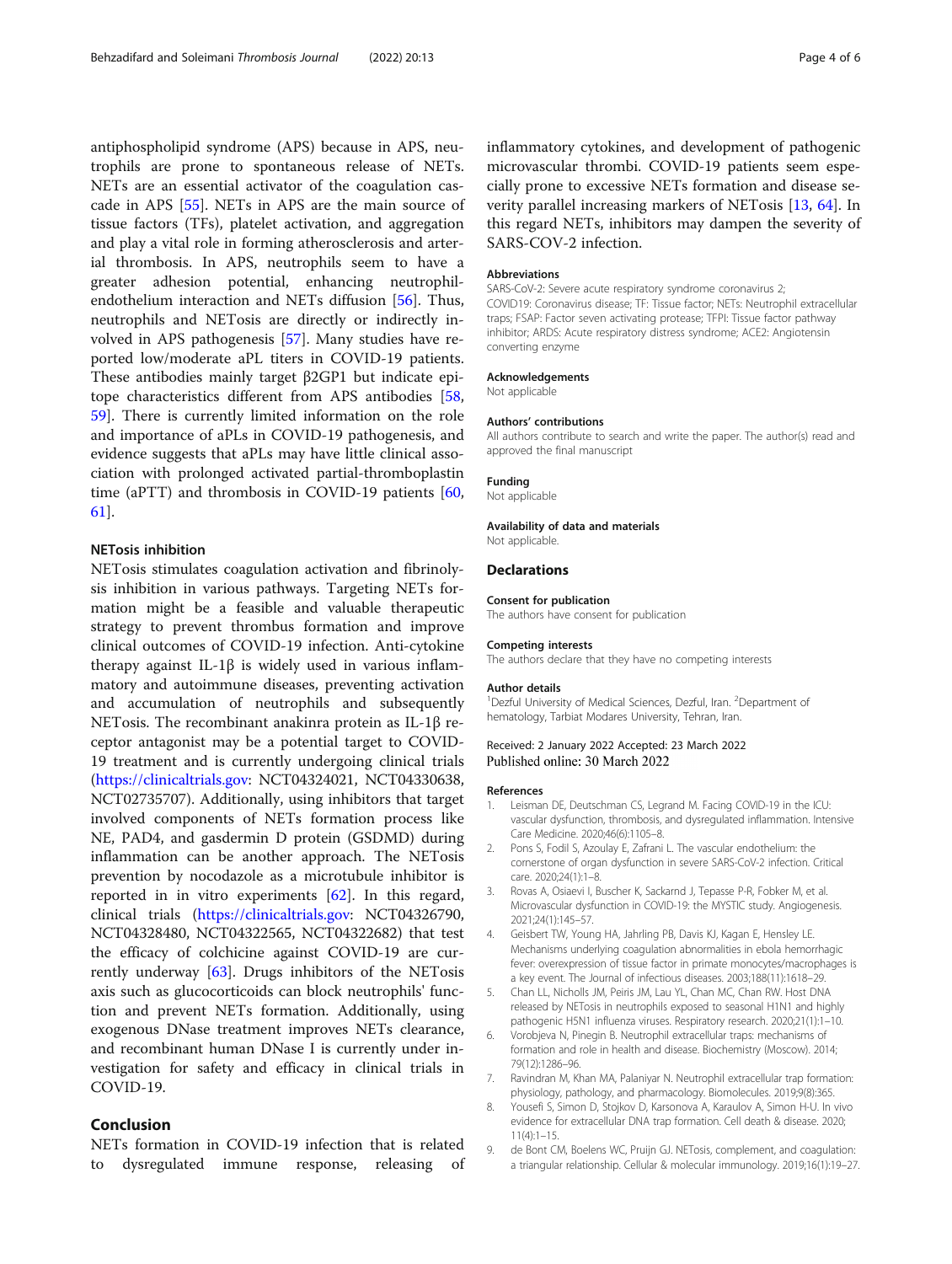- <span id="page-4-0"></span>10. Fuchs TA, Brill A, Duerschmied D, Schatzberg D, Monestier M, Myers DD, et al. Extracellular DNA traps promote thrombosis. Proceed Natl Acad Sci. 2010;107(36):15880–5.
- 11. Czaikoski PG, Mota JMSC, Nascimento DC, Sônego F, Castanheira FVeS, Melo PH, et al. Neutrophil extracellular traps induce organ damage during experimental and clinical sepsis. PloS one. 2016;11(2):e0148142.
- 12. Lefrançais E, Mallavia B, Zhuo H, Calfee CS, Looney MR. Maladaptive role of neutrophil extracellular traps in pathogen-induced lung injury. JCI insight. 2018;3(3).
- 13. Zuo Y, Yalavarthi S, Shi H, Gockman K, Zuo M, Madison JA, et al. Neutrophil extracellular traps in COVID-19. JCI insight. 2020;5(11).
- 14. Barnes BJ, Adrover JM, Baxter-Stoltzfus A, Borczuk A, Cools-Lartigue J, Crawford JM, et al. Targeting potential drivers of COVID-19: Neutrophil extracellular traps. Journal of Experimental Medicine. 2020;217(6).
- 15. Eslamifar Z, Behzadifard M, Soleimani M, Behzadifard S. Coagulation abnormalities in SARS-CoV-2 infection: overexpression tissue factor. Thrombosis journal. 2020;18(1):1–4.
- 16. Martinod K, Wagner DD. Thrombosis: tangled up in NETs. Blood, The Journal of the American Society of Hematology. 2014;123(18):2768–76.
- 17. Maroney SA, Mast AE. Expression of tissue factor pathway inhibitor by endothelial cells and platelets. Transfusion and Apheresis Science. 2008; 38(1):9–14.
- 18. Novotny WF, Girard TJ, Miletich JP, Broze Jr GJ. Platelets secrete a coagulation inhibitor functionally and antigenically similar to the lipoprotein associated coagulation inhibitor. Blood. 1988;72(6):2020–5.
- 19. Miesbach W. Pathological role of angiotensin II in severe COVID-19. TH open. 2020;4(02):e138-e44.
- 20. Broze GJ Jr, Miletich JP. Characterization of the inhibition of tissue factor in serum. Blood. 1987;69(1)150–5.
- 21. Clark SR, Ma AC, Tavener SA, McDonald B, Goodarzi Z, Kelly MM, et al. Platelet TLR4 activates neutrophil extracellular traps to ensnare bacteria in septic blood. Nature medicine. 2007;13(4):463–9.
- 22. Mozzini C, Girelli D. The role of Neutrophil Extracellular Traps in Covid-19: Only an hypothesis or a potential new field of research? Thrombosis research. 2020;191:26–7.
- 23. Bonaventura A, Liberale L, Carbone F, Vecchié A, Diaz-Cañestro C, Camici GG, et al. The pathophysiological role of neutrophil extracellular traps in inflammatory diseases. Thrombosis and haemostasis. 2018;118(01):006–27.
- 24. Bardoel BW, Kenny EF, Sollberger G, Zychlinsky A. The balancing act of neutrophils. Cell host & microbe. 2014;15(5):526–36.
- 25. Brinkmann V, Reichard U, Goosmann C, Fauler B, Uhlemann Y, Weiss DS, et al. Neutrophil extracellular traps kill bacteria. science. 2004;303(5663): 1532–5.
- 26. Jiménez-Alcázar M, Rangaswamy C, Panda R, Bitterling J, Simsek YJ, Long AT, et al. Host DNases prevent vascular occlusion by neutrophil extracellular traps. Science. 2017;358(6367):1202–6.
- Farrera C, Fadeel B. Macrophage clearance of neutrophil extracellular traps is a silent process. The Journal of Immunology. 2013;191(5):2647–56.
- 28. Esmon CT. The regulation of natural anticoagulant pathways. Science. 1987; 235(4794):1348–52.
- 29. Schulz C, Engelmann B, Massberg S. Crossroads of coagulation and innate immunity: the case of deep vein thrombosis. Journal of thrombosis and haemostasis. 2013;11:233–41.
- 30. Hamzeh-Cognasse H, Damien P, Chabert A, Pozzetto B, Cognasse F, Garraud O. Platelets and infections–complex interactions with bacteria. Frontiers in immunology. 2015;6:82.
- 31. van der Maten E, de Bont CM, de Groot R, de Jonge MI, Langereis JD, van der Flier M. Alternative pathway regulation by factor H modulates Streptococcus pneumoniae induced proinflammatory cytokine responses by decreasing C5a receptor crosstalk. Cytokine. 2016;88:281–6.
- 32. Noubouossie DF, Whelihan MF, Yu Y-B, Sparkenbaugh E, Pawlinski R, Monroe DM, et al. In vitro activation of coagulation by human neutrophil DNA and histone proteins but not neutrophil extracellular traps. Blood, The Journal of the American Society of Hematology. 2017;129(8):1021–9.
- 33. Semeraro F, Ammollo CT, Morrissey JH, Dale GL, Friese P, Esmon NL, et al. Extracellular histones promote thrombin generation through plateletdependent mechanisms: involvement of platelet TLR2 and TLR4. Blood, The Journal of the American Society of Hematology. 2011;118(7):1952–61.
- 34. Brill A, Fuchs T, Savchenko A, Thomas G, Martinod K, De Meyer S, et al. Neutrophil extracellular traps promote deep vein thrombosis in mice. Journal of Thrombosis and Haemostasis. 2012;10(1):136–44.
- 35. McDonald B, Davis RP, Kim S-J, Tse M, Esmon CT, Kolaczkowska E, et al. Platelets and neutrophil extracellular traps collaborate to promote intravascular coagulation during sepsis in mice. Blood, The Journal of the American Society of Hematology. 2017;129(10):1357–67.
- 36. Kambas K, Mitroulis I, Apostolidou E, Girod A, Chrysanthopoulou A, Pneumatikos I, et al. Autophagy mediates the delivery of thrombogenic tissue factor to neutrophil extracellular traps in human sepsis. 2012;e45427.
- 37. von Brühl M-L, Stark K, Steinhart A, Chandraratne S, Konrad I, Lorenz M, et al. Monocytes, neutrophils, and platelets cooperate to initiate and propagate venous thrombosis in mice in vivo. Journal of Experimental Medicine. 2012;209(4):819–35.
- 38. Gould TJ, Vu TT, Swystun LL, Dwivedi DJ, Mai SH, Weitz JI, et al. Neutrophil extracellular traps promote thrombin generation through plateletdependent and platelet-independent mechanisms. Arteriosclerosis, thrombosis, and vascular biology. 2014;34(9):1977–84.
- 39. Massberg S, Grahl L, von Bruehl M-L, Manukyan D, Pfeiler S, Goosmann C, et al. Reciprocal coupling of coagulation and innate immunity via neutrophil serine proteases. Nature medicine. 2010;16(8):887–96.
- 40. Thammavongsa V, Kim HK, Missiakas D, Schneewind O. Staphylococcal manipulation of host immune responses. Nature Reviews Microbiology. 2015;13(9):529–43.
- 41. Perdomo J, Leung HH, Ahmadi Z, Yan F, Chong JJ, Passam FH, et al. Neutrophil activation and NETosis are the major drivers of thrombosis in heparin-induced thrombocytopenia. Nature communications. 2019;10(1):1– 14.
- 42. Wang Y, Zhang L, Sang L, Ye F, Ruan S, Zhong B, et al. Kinetics of viral load and antibody response in relation to COVID-19 severity. The Journal of clinical investigation. 2020;130(10):5235–44.
- 43. Liu L, Wei Q, Lin Q, Fang J, Wang H, Kwok H, et al. Anti–spike IgG causes severe acute lung injury by skewing macrophage responses during acute SARS-CoV infection. JCI insight. 2019;4(4).
- 44. Papayannopoulos V. Neutrophil extracellular traps in immunity and disease. Nature Reviews Immunology. 2018;18(2):134–47.
- 45. Choi-Miura N-H, Tobe T, Sumiya J-i, Nakano Y, Sano Y, Mazda T, et al. Purification and characterization of a novel hyaluronan-binding protein (PHBP) from human plasma: it has three EGF, a kringle and a serine protease domain, similar to hepatocyte growth factor activator. The journal of biochemistry. 1996;119(6):1157–65.
- 46. Römisch J, Feussner A, Vermöhlen S, Stöhr H. A protease isolated from human plasma activating factor VII independent of tissue factor. Blood coagulation & fibrinolysis: an international journal in haemostasis and thrombosis. 1999;10(8):471–9.
- Mambetsariev N, Mirzapoiazova T, Mambetsariev B, Sammani S, Lennon FE, Garcia JG, et al. Hyaluronic acid binding protein 2 is a novel regulator of vascular integrity. Arteriosclerosis Thrombosis Vasc Biol. 2010;30(3):483–90.
- 48. Ware LB, Matthay MA. The acute respiratory distress syndrome. New England Journal of Medicine. 2000;342(18):1334–49.
- 49. Wygrecka M, Markart P, Fink L, Guenther A, Preissner KT. Raised protein levels and altered cellular expression of factor VII activating protease (FSAP) in the lungs of patients with acute respiratory distress syndrome (ARDS). Thorax. 2007;62(10):880–8.
- 50. Parahuleva MS, Hölschermann H, Zandt D, Pons-Kühnemann J, Parviz B, Weiskirchen R, et al. Circulating factor VII activating protease (FSAP) is associated with clinical outcome in acute coronary syndrome. Circulation Journal. 2012:CJ-11-1502.
- 51. Hanson E, Kanse S, Joshi A, Jood K, Nilsson S, Blomstrand C, et al. Plasma factor VII-activating protease antigen levels and activity are increased in ischemic stroke. Journal of thrombosis and haemostasis. 2012;10(5):848–56.
- 52. Byskov K, Boettger T, Ruehle PF, Nielsen NV, Etscheid M, Kanse SM. Factor VII activating protease (FSAP) regulates the expression of inflammatory genes in vascular smooth muscle and endothelial cells. Atherosclerosis. 2017;265: 133–9.
- 53. Wang Y, Luo L, Braun OÖ, Westman J, Madhi R, Herwald H, et al. Neutrophil extracellular trap-microparticle complexes enhance thrombin generation via the intrinsic pathway of coagulation in mice. Scientific reports. 2018;8(1):1–14.
- 54. Jariwala MP, Laxer RM. NETosis in rheumatic diseases. Current rheumatology reports. 2021;23(2):1–12.
- 55. Tambralli A, Gockman K, Knight JS. NETs in APS: current knowledge and future perspectives. Current Rheumatology Reports. 2020;22(10):1–12.
- 56. Zuo Y, Shi H, Li C, Knight JS. Antiphospholipid syndrome: a clinical perspective. Chinese Medical Journal. 2020;133(08):929–40.